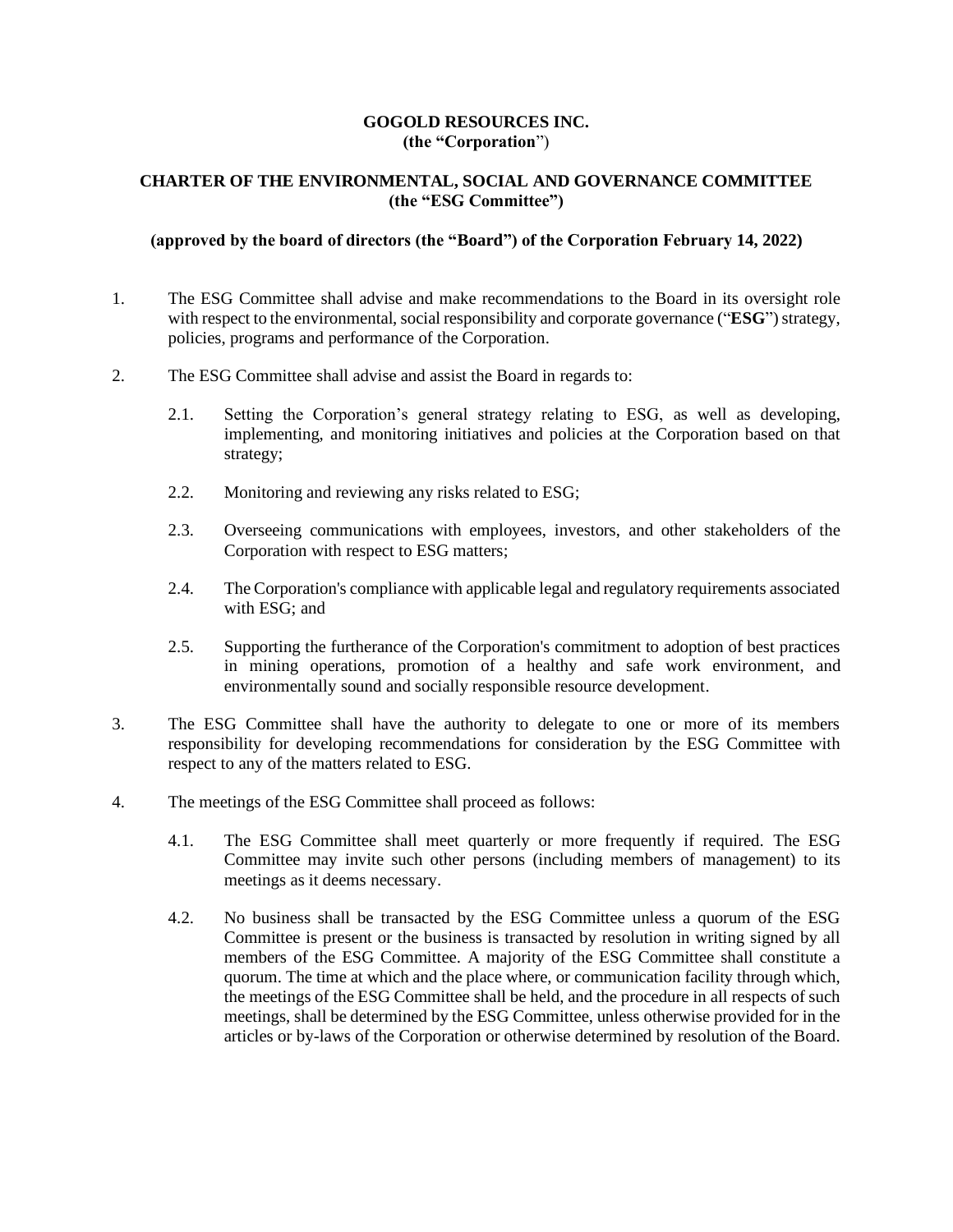- 4.3. The ESG Committee shall seek to act on the basis of consensus, but an affirmative vote of a majority of members of the ESG Committee participating in any meeting of the ESG Committee shall be sufficient for the adoption of any resolution.
- 5. The ESG Committee membership shall be structured as follows:
	- 5.1. The ESG Committee shall be comprised of a minimum of three directors appointed by the Board in accordance with the applicable requirements of the laws governing the Corporation, the applicable stock exchanges on which the Corporation's securities are listed and applicable securities regulatory authorities, and at least a majority of which will be independent directors of the Corporation. A member may resign or be removed from the ESG Committee at any time and thereafter shall be replaced by the Board. A member of the ESG Committee will automatically cease to be a member at such time as that individual ceases to be a director of the Corporation.
	- 5.2. The Board shall appoint a chair of the ESG committee ("**Chair**") from among the members of the ESG Committee. In the Chair's absence, or if the position is vacant, the ESG Committee may select another member to act as interim Chair. The Chair shall be responsible to ensure the ESG Committee meets and performs its duties as set out in this Charter and to report to the Board on the activities of the ESG Committee.
	- 5.3. The members of the ESG Committee shall be entitled to receive such remuneration for acting as a member of the ESG Committee as the Board may from time to time determine.
- 6. The ESG Committee will be responsible to:
	- 6.1. Review and assess the adequacy of this Charter and all the Corporation's ESG policies approved by the board at least annually and, where necessary or desirable, recommend changes to the Board;
	- 6.2. Review, on a regular basis, reports and activities by management on ESG;
	- 6.3. Encourage, assist, support and counsel management in developing short- and long-term policies, standards and processes to ensure that the principles set out in any ESG policies are being achieved;
	- 6.4. Overseeing management of the Corporation in monitoring trends and reviewing current and emerging issues in ESG, as well as evaluating their impact on the Corporation;
	- 6.5. Review results of operational, ESG management's activities;
	- 6.6. Review and make recommendations to the Board and management in regard to ESG policies and procedures;
	- 6.7. Keep the Board abreast of their duties and responsibilities related to the scope of the ESG Committee;
	- 6.8. Evaluate the effectiveness of the Corporation's ESG programs and make recommendations for improvement, if any;
	- 6.9. Review and make recommendations in regard to any ESG compliance issues;